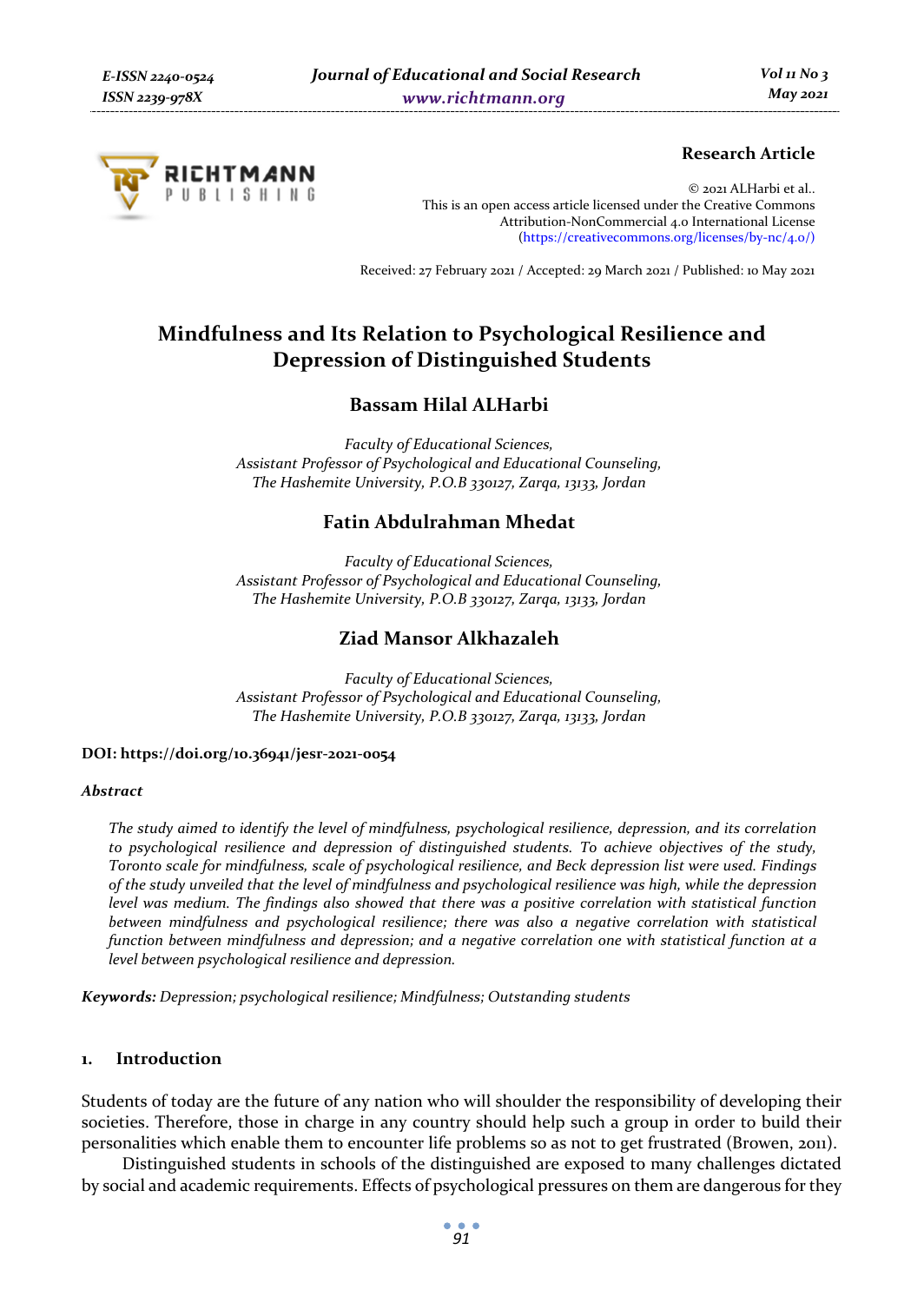might lead to individual's disequilibrium. Whenever such pressures increase with the individual's inability to adapt himself, anxiety, exhaustion, restlessness, boredom, and depression might emerge, and in certain cases alcohol and drug addiction might also emerge (Aseeri, 2005).

*E-ISSN 2240-0524 ISSN 2239-978X*

The age stage of the study sample covers graders from seven to ten, the adolescence stage, is that one in which individuals suffer from a lot of psychological pressures and stresses resulting from nature and physiological changes that accompany it. Some might surmount and conquer such problems because of the positive characteristics, they have such mindfulness and psychological resilience, while others fail due to the negative characteristics, they have such as: depression, anxiety and psychological inflexibility which are reflected in their personal, social, and academic performance adaptability. Daily events lay pressures on them and that decreases their ability for confrontation. Many studies indicated that mindfulness reduces psychological pressure and helps the individual to have patience and selfconfidence (Bernay, 2009).

The study of (Mahmood & Abdul Ghaffar, 2014) found that there is a positive correlation between psychological resilience and life quality and a negative one between resilience and psychological pressures.

One of the characteristics that distinguish outstanding students academically and increases their psychological suffering is perfectionism through which they put for themselves higher goals which make them feel failure despite their academic achievements because they believe that they could achieve more.

They are also distinguished for hypersensitivity in their response to ordinary problems which create in them the feeling of alienation due to the advanced concepts about social interactions and methods of thinking the surrounding individuals have, but differ from theirs, which might lead to sentimental depression (Schuler, 2000).

The distinguished students also face problems with their colleagues, families, and society in addition to a tendency for isolations, due to the absence of a method that challenges their potentials.

Al-Qureiti (1989) indicated that problems of distinguished students lie in family negative upbringing and in family ambience lack for means to refine child's talents and abilities.

The studies of Abu Jirjis (1994) and Al-Ahmadi both indicated that emotional problems occupy the first position for the distinguished students followed by leisure time and family high expectations. As for problem of the study, the following briefing outlines it:

Many believe that the distinguished students don't need any guidance because they are gifted and able to learn and pass on their own without any help. On the contrary, a significant percentage of them suffers from various hurdles which might be related to family ambience or to school as that threatens their psychological security creating an internal conflict and stress which make them lose enthusiasm and self-confidence. The severity of problems and difficulties in life of gifted students is more than that of their ordinary peers, despite that the gifted enjoy skills and mental capabilities which they might use to meet their psychological, mental, and social needs. Therefore, it has been necessary to identify the way they deal with such situations and pressures to determine the guidance services which help them overcome those problems and enjoy a psychological healthy life. The gifted students often live under pressure resulting from their self-desires, family and teachers' expectations. In addition, they are not loved by their teachers and are exposed to criticism and social isolation from their peers (Qamar, 2005).This has been one of the stimulants that triggered this study by which the researchers wanted to determine the variables that might help to deal with such pressures; those include mindfulness and psychological resilience, in an attempt to identify the relation between them and depression.

Thus, the problem of the current study can be pinpointed in answering the following questions:

- 1. What is the level of mindfulness for the distinguished students?
- 2. What is the level of psychological resilience for the distinguished students?
- 3. What is the level of depression for the distinguished students?
- 4. Is there a correlation between mindfulness, psychological resilience and depression for the distinguished students?

The problem of the study, henceforth, stems from the significance of the variables it tackles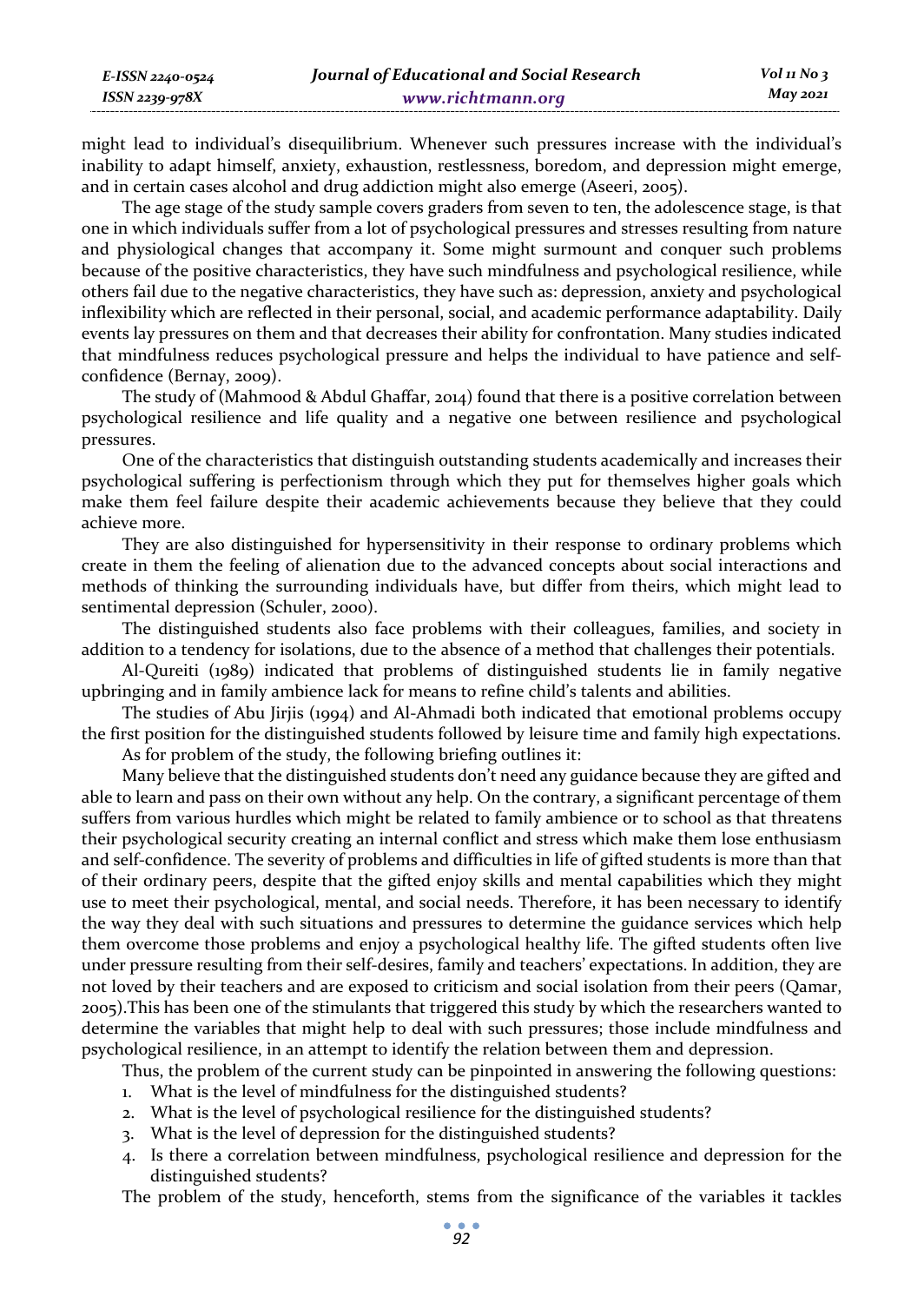| E-ISSN 2240-0524 | Journal of Educational and Social Research | $Vol_1N_0_3$ |
|------------------|--------------------------------------------|--------------|
| ISSN 2239-978X   | www.richtmann.org                          | May 2021     |

(mindfulness, psychological resilience, and depression) such variables are very influential in the psychological health of the students which are reflected in their physical health, social efficacy, and academic achievement. The importance also stems from the population of the study, the distinguished students, who are the wealth of the community on whom future hopes are held.

An additional factor that adds up to the significance of the study is the indifference given to problems of the distinguished for the focus is mostly given to low-achievement students and those with difficulties. In addition, the study secures a theoretical framework of two variables (mindfulness, and psychological resilience), being among the modern variables in positive psychology. The study also sheds light on mindfulness and its impact on individual's life and the role it plays in acquiring skills of new and important motivations which help raise students' achievement levels that aid in developing concentration skills, self-control, and thinking before taking any decision (Albrecht, Albrecht & Cohen, 2012).

#### **2. Literature review**

In this part of the study, the researchers reviewed the relevant literature regarding mindfulness, psychological resilience, and depression.

Last few decades witnessed a special interest in mindfulness and the impacts of its different applications on the fields of therapy, education, psychological health and behavior problems through understanding and analyzing the relation between spontaneous thinking and behavioral patterns. This endows the individual with a unique and balanced pattern in daily life that allows him to deal with the surrounding by carefully controlling his opinions and emotions and openness to new experiences (Stoops, 2005).

The definition of mindfulness vary in accordance with researchers intentions and the theoretical frameworks they adopt. (Bishop, Lau, and Shapiro, 2004) define it as self-organized awareness that helps retain momentary experiences. (Kabat- Zinn, 2011) defined mindfulness to be the awareness resulting from steering attention to the experience of the moment accepting it without any judgement. (Bear et al., 2006) define it to be the state of awareness which enables the individual to precisely observe the momentary experience, whether internal or external, and the ability to accurately describe the direct meaning without being bound by pre-judgements; it accepts what happens in the experience together with its impacts. From the preceding, one can perceive mindfulness to be a multi-dimensional concept which includes observation, paying attention to internal and external experiences such as feelings, knowledge, emotions, scenes, voices, and odors. The description implies describing external experiences and expressing them in words. Conscious action means individual's activities at a certain moment. Refraining from issuing judgements implies not giving evaluating judgements on ideas and internal feelings. No interaction with internal experiences means allowing entry and exit of feelings without distracting individual's thinking. (Bear, Smith & Allen 2004). Interest in mindfulness has greatly increased after becoming a part of aspects of life such as: mental health, corporal health, selfrestraint and emotional intelligence. It also occupied a place in psychology for it attracted the attention of researchers and curers with different behavioral interests, becoming a concept in psychology. Researchers conducted many studies on contemplation, mindfulness and their role in clinical practices for many psychological diseases such as: exhaustion, tension, mitigating patients suffering, curing troublesome relations, depression, obsessive compulsive, aggressive behaviors, and addiction (Daves & Hayes, 2011; Dow, 2009; Elder, 2010; Stoops, 2005).

Researchers view, with respect to components of mindfulness, varied in accordance with their theoretical perspectives. (Langer & Moldoveanu, 2000) pointed out that mindfulness comprises four dimensions: alertness to distinction which refers to the way the individual perceives things, his inventiveness of new ideas and his openness to living, i.e the individual's feelings and interaction with the new motives, his orientation in the present as represented by being involved with the events he encounters, and finally his awareness of multiple perspectives. (Kabat- Zinn, 2011) designed a model for mindfulness founded on three important facts that constitute it. They are: intention, awareness and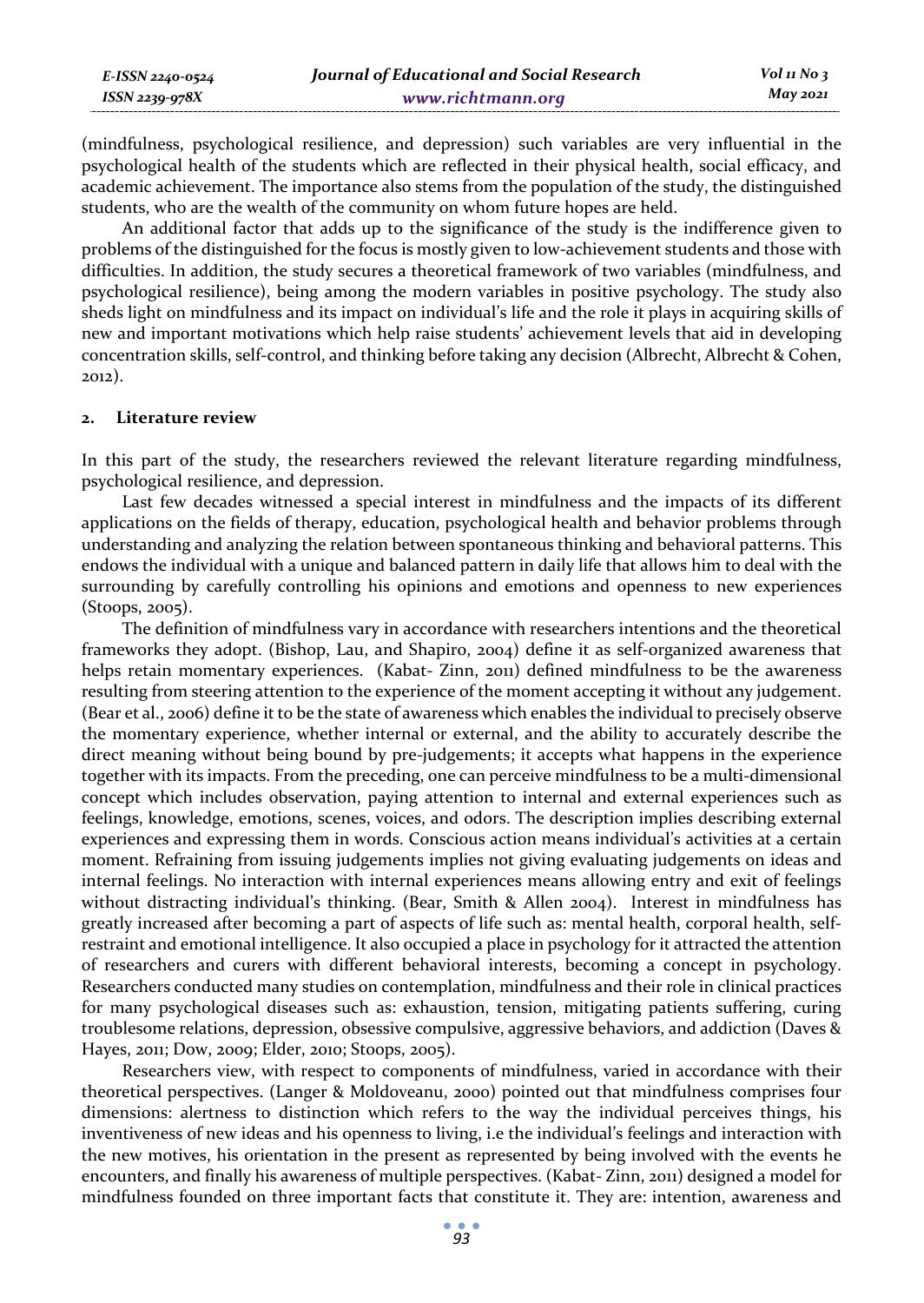*E-ISSN 2240-0524 ISSN 2239-978X*

orientation. These interlocking facts occur in one process without being separated. As for Shapiro, Carlson, Astin Freedman, 2006), they saw that mindfulness comprised four components: selforganization, self-management, values clarification, and discovery. (Miller, 2011) pointed out that mindfulness consists of two constituents, the first is the momentary state of awareness with a purposeful feeling that implies oriented concentration; while the second is represented by cognitive remedies for mindfulness which might be interpreted as neutral observation without judging motives.

Mindfulness helps students at all education levels by reinforcing their feeling of being able to manage the surrounding ambience through propitious responses in dealing with situations and pressures they encounter. It also consolidates their feeling about meaning of life and awareness improvement which facilitate openness to experience (Weissbeker, Samon, Floyd, Dedert & Sephton, 2012). (Witkiewitz, Brwen, Douglas & Hsu, 2013) pointed out that mindfulness function as a protective variable in compelling situations among which are those that occur in school environment. In her study, (Lauger, 2000) highlighted the importance of mindfulness in daily life and ability increase to find new invented solutions which she found they positively correlate to mindfulness, psychological stability, psychological happiness, self estem and satisfaction with life.

The study of (Cash & Wittingham,2010) revealed that there was a positive correlation between mindfulness and psychological happiness and negative one between mindfulness and symptoms of depression and anxiety.

(Yeung, 2013) in his study also noted that there was a positive correlation between mindfulness and satisfaction with life and a negative one between it and both anxiety and depression. Mindfulness has numerous characteristics among which are: extinguishing negative behavior resulting from individual's observing his ideas and emotions without shunning them, self-management by the individual possessing a range of will to create a change in the methods of irreasonable thinking and to accept pleasing and displeasing events to protect his self from anxiety accompanying emotions, and to increase the ability of concentration and decrease tensity of negative emotions (Buser, Peterson f Syraydarian,2012).As for the correlation between mindfulness and psychological resilience, several studies confirmed the existence of a positive correlation between them. as outlined in the following:

 The study of (Masuda f Tully, 2012) ascertained the existence of a positive correlation with statistical function between mindfulness and psychological resilience and are negatively correlated with anxiety, depression, psychological distress, and somatization disorders. In a study in which he aimed at identifying to what extent can psychological resilience predict academic achievement, (Freeman, 2001) found that there was a positive correlation between them. Such a thing was confirmed by (Yokus,2015) who also found that students with high levels of psychological resilience also have the same level of academic achievement.

Resilience is defined as the ability to tolerate a difficult situation which requires the individual to act and solve problems actively (Rutter, Freedenthal & Osman, 2008). The American Psychological Association APA,2014) defined it as the good conformity and positive confrontation of difficulties, psychological shocks, catastrophes, or severe psychological tension humans encounter such as: family problem relations with others, serious health problems, and work stress.

In light of the preceding definitions of psychological resilience, one can notice that it is the ability to restore the normal situation after being exposed to pressures. It also implies the ability to retain psychological equilibrium and individual's ability to successfully deal with adversities as that protects individual's psychological health and the ability to deal with events.(Rudzinki, Peggy, Gartner, Strikles, 2017) pointed out that psychological resilience is limited to three major groups of adversities: Painful events which include emotional, sexual, and somatic offences, children's bad treatment (negligence, violence, and harm); diseases which include illnesses, addiction, and mental health problems; daily pressures such as living in high risk areas, poverty, displacement, discrimination, school problems, family disputes, and moving from kindergarten to school. Psychological resilience might be reflected in a number of indications among which are: individual's ability to recover from relapses, to stop deterioration, to recover quickly, to be able to skillfully solve problems, to enjoy learning in schools, and to have positive expectations (Shuel & Nasser, 2012). Individuals with psychological resilience have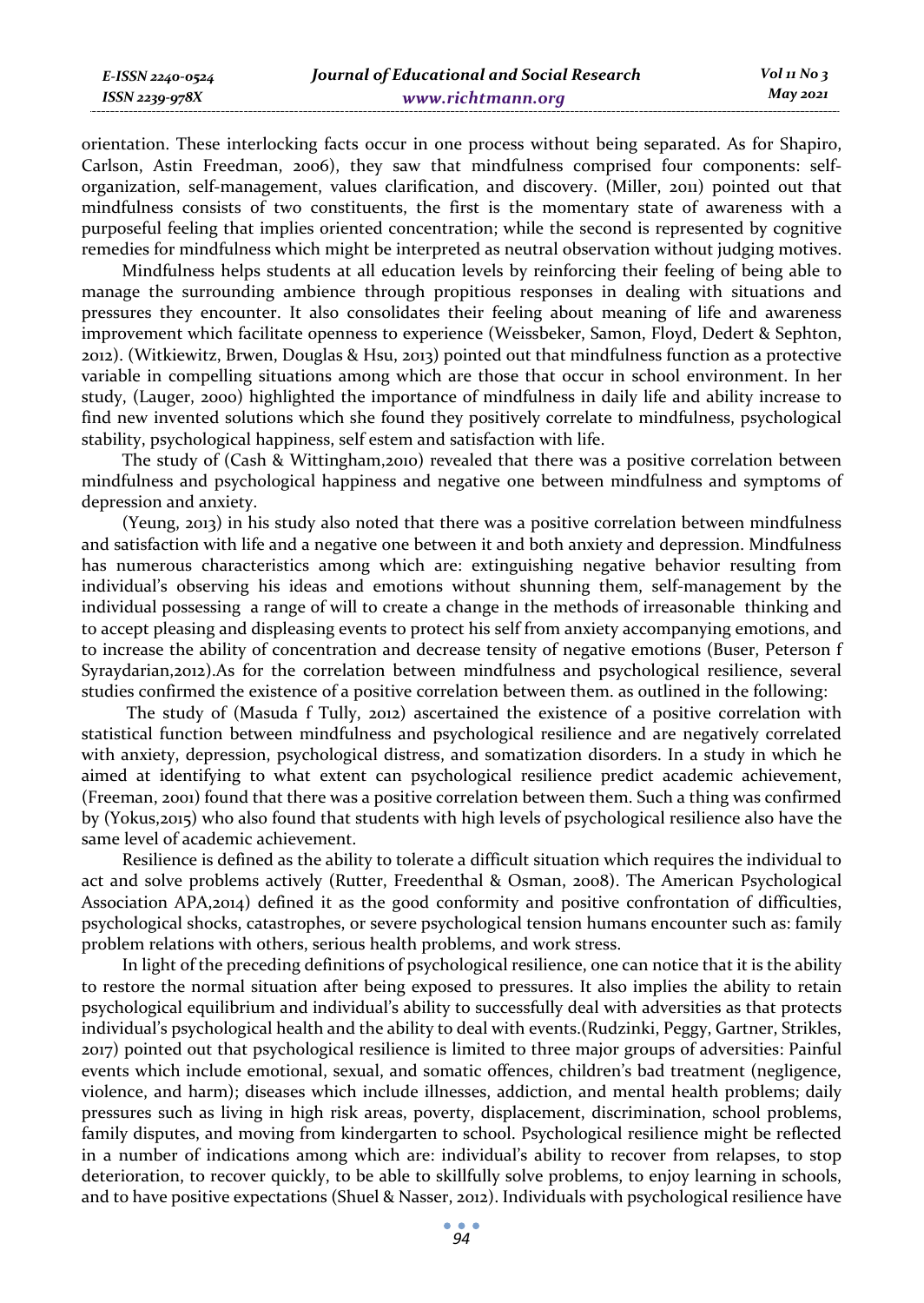positive qualities among which are: good relations with others, good communication skills, selfestimation for talents and achievements, specifying goals of life and a belief that pressures provide the individual with more power for challenge. In addition, individuals with psychological resilience are self- dependent, self-confident, innovative, happy, and have various skills to solve problems they encounter and their academic achievement is high (Van Galen, De Puitjar & Smeets, 2006).

Due to the significance of psychological resilience, a World Health Organization report in (2005) confirmed the need to reinforce efforts to develop positive psychological resilience as one of the important sources against adversities and exhaustion for it plays a significant role in decreasing depression, wrath, and aggressiveness of adolescents (Ng, Ang, & Ho,2012).

Regarding the relation between resilience and level of depression, it was found that there was a correlation between resilience low level and high degree of depression and that psychological resilience protects individuals from depression.

With this in mind, the researchers reviewed the relevant literature regarding the issue of depression as outlined in the following:

Depression is the most common of psychological disorders worldwide. It is also the most dangerous to psychological health. It is not confined to a certain social group as it exists in all countries and all societies. Ranges of depression spread from  $(5.7\%)$  to  $(17.7\%)$  WHO (2005).

(Beach,1998) pointed out that depression spreads among all social classes and ethnic groups. It is widely spread and called common cold of mental illness. Depression comes next to anxiety in spread among classes of the society. It is the most emotional problem that makes people seek for treatment in psychological and medical clinics. It is one of the problems that hinders development of the individual. The emotional side of depression is reflected in: the individual's inability to love or hate to the extent in which he thinks of suicide, anticipating failure in every attempt for success, getting disappointed with negative feelings of (sorrow, hopelessness, pessimism – feelings of guilt)

The corporeal side is reflected in disturbed appetite, disturbed sleep, excessive weeping, dwindled energy, and exhaustion (Al-Ansari,1997).

(Beck,1997) defines depression as a sentimental disorder characterized by five major elements: moodiness which includes: sorrow, feeling of alienation and guilt; self-special concepts that include: self-reproach, low self-esteem; self-aggression and penal desires which include: tendency for isolation and death wishing; somatic changes that include: insomnia, anorexia, bio-energy reduction; finally activity level which includes: failure and sluggishness in response and performance.

In his book "The Depression", (Beck, 1997) assigned chapters for the clinical, experimental, and theoretical sides that include three basic cognitive models which create depression in individuals.

These are: individual's attitude toward himself, toward the surrounding world and toward his future. Beck calls them cognitive triad which are:

First: A negative perception of experience as the individual perceives his personal world, to be filled with many difficulties, but can't achieve his goals in life as a result of compelling situations.

Second: The negative attitude of the individual for himself as he feels that he is reprobate, inefficient, and inclined to attribute his displeasing experiences to a mental or creation deficiency, thus considering that self non grata, rejecting it for this deficiency.

Third: The individual's negative attitude toward his future as he thinks that recent difficulties and suffering are endless and nothing lies ahead for him except frustration, depravity and difficulties.

In its diagnostic statistical directory, the American psychiatrist's association identified eight basic features for depression which are:1- Weak appetite, weight loss or appetition and weight gain. 2- Hyperinsomnia or hyper-sleep. 3- belated psychological motion and feelings of boredom, restlessness or laziness. 4- indifference to the practice of normal activities 5- lack of energy and feeling with exhaustion 6- sense of valuelessness, self-reproach and being guilty. 7- complaint or pretending a reduction of thinking or concentration. 8- Repetitive periodic thinking of death, suicidal ideas and wishes for death with suicidal attempts.

In October (2012), the world psychological health union issued a publication entitled "Depression: a world Crisis" which covered a series of topics that shed light on depression and encouraged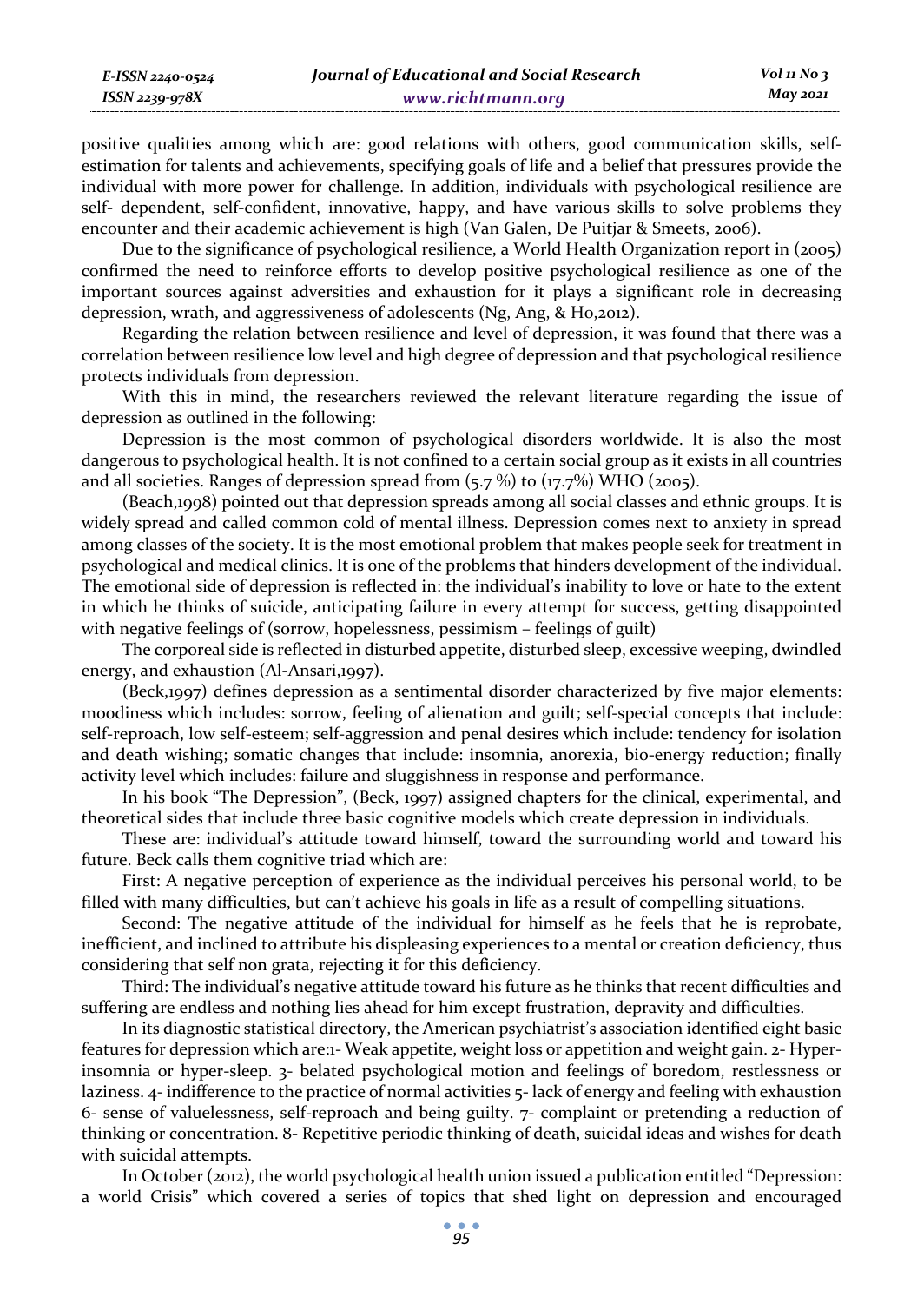| E-ISSN 2240-0524 | Journal of Educational and Social Research | Vol 11 No $\frac{1}{3}$ |
|------------------|--------------------------------------------|-------------------------|
| ISSN 2239-978X   | www.richtmann.org                          | May 2021                |

researchers, governments, and societies throughout the world to enlighten individuals about dangers of depression. It emphasized that depression is a widely spread disorder that affects individuals, families and peers. Moreover, it is a curable disorder which through enlightenment could improve individuals' psychological health and type of their life (Wan, 2013).

#### **3. Methodology of Research**

Regarding population the study, it comprised all male and female students that amounted to (620) students studying at king Abdullah II school for the distinguished in Zarqa city, Jordan.

The sample comprised (177) students who were randomly selected from classes seven through ten out of the (22) classes the school holds for the first semester 2019-2020 as presented in table (1).

| <b>Classes</b> | <b>Males</b> | <b>Females</b> | <b>Total</b> |
|----------------|--------------|----------------|--------------|
| Seventh        | 22           | 26             | 40           |
| Eighth         | 24           | 22             |              |
| Nineth         | 21           | 22             |              |
| Tenth          |              | 21             |              |
| <b>Total</b>   |              | Q2             |              |

**Table (1):** sample study distribution in accordance with classes and gender

As for study tools, (Toronto Mindfulness Scale, 2006 TMS), prepared by (Lau et al.,) translated and modified by Al-Asimi to suit Arab environment, was used. The scale consists of (30) items, seven of which are negative and answered in compliance with five-point scale of Likert. The scores of the positive answers range as follows: (5) points for always occur, (4) for often occur, (3) = sometimes, (2) do not often occur, and  $(i)$  = do not always occur. Such distribution also applies to negative items. The total grades of the scale range between (30-150). (30-70) indicate low level of mindfulness; (71-110) medium level; (111-150) high level. For objectives of the study, face validity of Torono Mindfulness scale was elicited by presenting it to (10) judges, holding Ph.Ds. in psychological counseling and educational psychology, in the university of Jordan. The scale tentatively comprised (30) items which were presented to judges for modifications, deletions, or additions as they deem necessary. Some changes were done in accordance with the suggestions, but still the scale ended up with (30) items.

Scale reliability was elicited through two methods:

1- Test-Retest Reliability

Toronto Mindfulness scale was applied, in its final shape, on the pilot sample, extraneous to that of the study, which comprised (30) students of schools for the distinguished. The same scale was reapplied on the same sample. The correlation coefficient between scores of the two applications was high, (0.91) and that makes the scale propitious to be applied to study individuals and the study achieves its objectives.

2- Internal consistency (Alpha Cronbach) The second method used to verify reliability was Cronbach's where the correlation coefficient was (0.80). To measure reliability and scale internal consistency, and to verify the range to which items correlate to each other, the mindfulness scale in its final shape, (30) items was applied to the pilot sample, of (30) students, that was extraneously taken from the original population of the study. Correlation coefficient of items of the scale was calculated together with the total grade. Correlation coefficient of items compared to total grade was (0.340- $0.756$ ). All correlations of items were statistically significant at the function level  $a = (0.05)$  and (0.01), so none of them was deleted.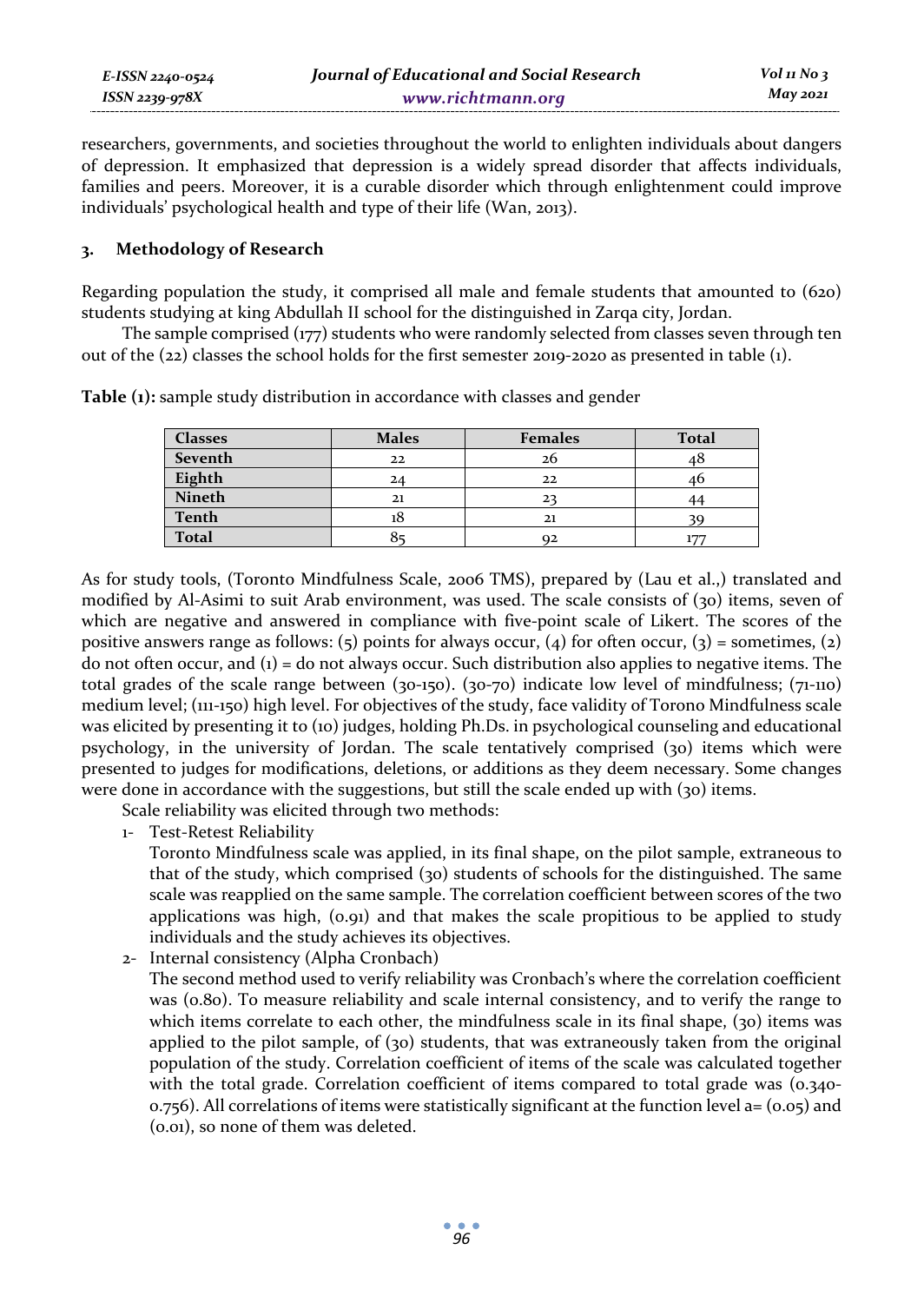#### *3.1 Psychometric scale*

The researchers used (Connor & Davidson, 2003) for psychological resilience. In its original form, the scale comprises (25) items distributed on the following dimensions: (1) personal sufficiency (2) selfconfidence and durability (3) spiritual dimension, (4) positive acceptance of change and safe relations, (5) self-dominance.

Al- Huweyyan & Dawood Arabized the scale to consist (23) items in its final shape after excluding those relevant to the spiritual dimension. The tested answer the scale items by choosing one of five – scale gradation: always, often, rarely, never. Each of these was given a score: (5) for always, (4) for often, (3) for sometimes, (2) for rarely, and (1) for never. Total scores of the scale range between (23-115), while sub-scores were distributed as follows: personal sufficiency (7-35), self-confidence and durability (7- 35), positive acceptance of change (3-15), self-dominance (6-30). Total scale score (23-54) indicates low level of psychological resilience, (55-85) indicates medium, and (86-115) indicates high level, all items are positive. Al-Huweyyan & Dawood (2011) also verified validity of the scale through presenting it to (10) judges specialized in psychological guidance in Jordan university. Results revealed that items were suitable for psychological resilience. The items that gained (80%) of consensus were kept and those that gained less were modified. The final number of items was (23).

Regarding reliability of the scale, Al-Huweyyan and Dawood verified it through its application to a sample of (15) male children of the third elementary class by calculating the reliability coefficient of what was agreed upon. Both child's father and teacher were asked to fill out the scale then the coefficient of what they agreed upon was calculated and rated (93%).

The following two methods were adopted to verify scale reliability of the current study:

- 1- Test-Retest reliability method. This method was used to verify reliability of resilience scale by applying it to a pioneer sample of (30) students extraneous to the study sample. The test was reapplied on the same sample after two weeks and the reliability scale was elicited by using Pearson's correlation coefficient. The coefficient for personal sufficiency was  $(0.78\%)$ ; self-confidence and durability  $(0.85\%)$ ; positive acceptance of change (0.86%); and self-dominance (0.75%).
- 2- Reliability method via internal consistency Reliability coefficient for internal consistency of resilience scale was elicited in accordance with assessments of the (30)-pilot sample extraneous to the study sample itself. Cronbach Alpha for measuring internal consistency was used to determine the degree of agreement of the tested regarding the scale of every dimension compared to the total. Cronbach Alpha's coefficient of internal uniformity for self-sufficiency rated (0.70%), self-confidence and durability (0.88%), positive acceptance change (0.80), and self-dominance (0.82%).

Another scale used in this study is Beck's list of depression, translated by Abdel Khaliq (1996), which comprises (21) items (sorrow, failure, sense of guilt, lack of self-love suicidal ideas, irritability, reluctance, energy loss, rage susceptibility, concentration difficulty, indifference to sex, pessimism, loss of rejoice, penalty feelings, self-criticism, weeping, indifference, zero value, increase or decrease of sleep, appetite increase or decrease, and exhaustion).

Beck's grading is done by the evaluations, given by the tested for each item which comprises four statements assessed from  $(o-3)$  and the total score of the list is  $(63)$ . Levels of depression are classified as follows: (0-20) no depression, (21-31) mild symptoms of depression, (32-42) medium symptoms, and (43-63) severe symptoms.

#### *3.2 Psychometric aspects of the scale*

The researchers calculated validity and reliability coefficients through the following:

• Content validity The tool of the study (depression list) was presented to a group of (10) judges of staff-members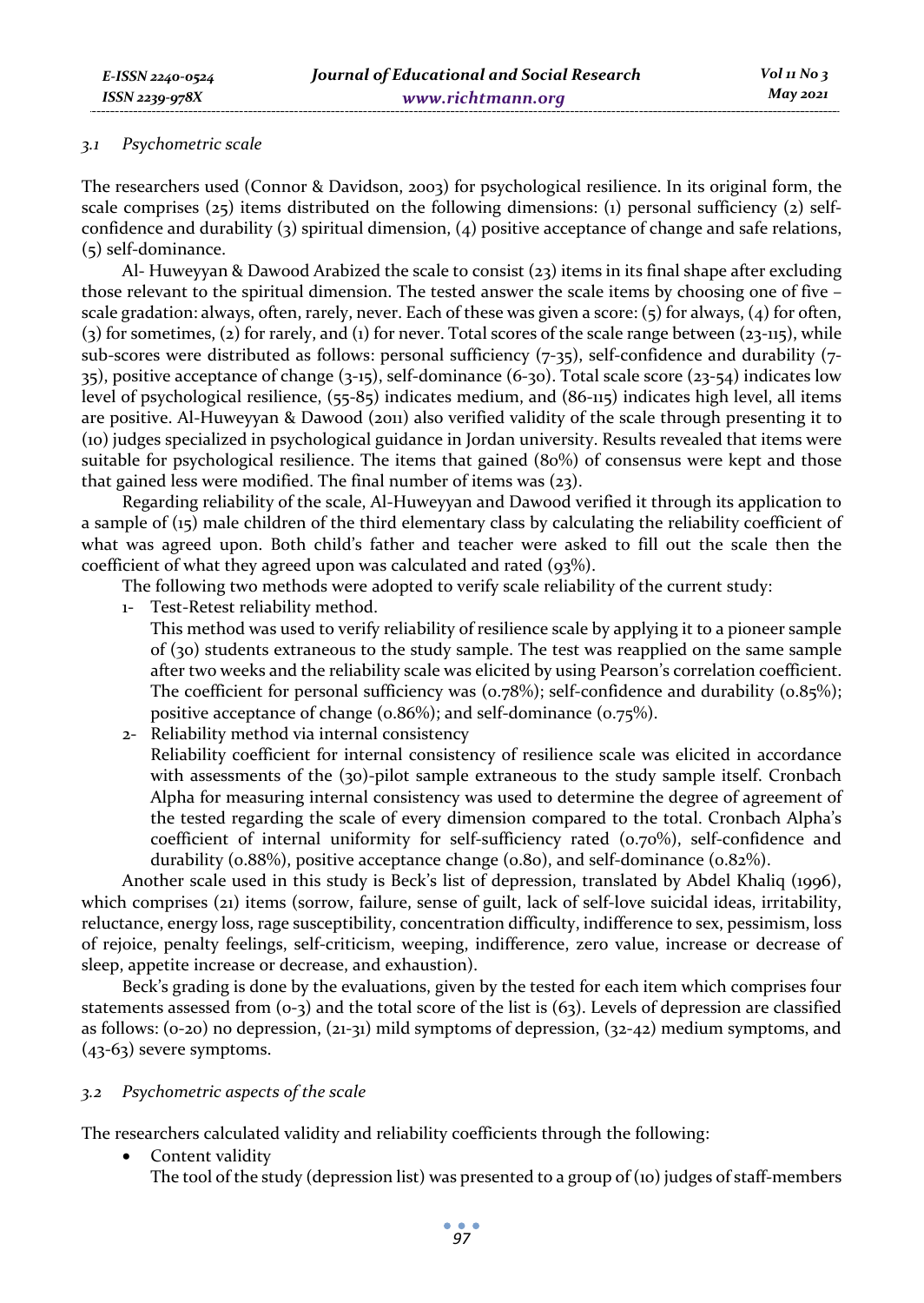at Hashimyyeh University specialized in psychological guidance. It was agreed that all items were propitious except for the item of suicidal thinking and that of interest in sex which needed modification to suit age stage of the sample. The number of items remained (21).

• Validity of internal consistency

To versify validity of the scale, correlation coefficients between scores of each item of the depression scale and the total scores were calculated in order to identify the degree of correlation of items with the total scores. Scores ranged from minimum (0.387) for the item (rejoice loss) to the maximum  $(0.874)$  for the item (weeping). This reveals that depression scale items enjoy a high validity coefficient.

*3.3 Scale coefficients validity* 

To verify validity of scale coefficients, the researchers calculated it in two ways:

- 1- Cronbach Alpha, the scale was applied to a sample of (30) students from schools for the distinguished. It was found that the total value of Cronbach's was (0.82) which indicates that the depression scale enjoys a coefficient of high validity.
- 2- Validity coefficients via half segmentation method

The scale was applied to a sample of  $(30)$  students from schools for the distinguished after which validity was calculated via this method where scale items were divided into two. Pearson's scale coefficient for depression was (0.58), through this method. After using Sperman's modified formula, validity coefficient became (0.72) and Cronbach's (0.48). This shows that the depression scale enjoys a high value of validity.

## *3.4 Study procedures*

These included preparing study scales ensuring their psychometric properties (Validity and reliability), and applying them to the study sample, analyzing data, and finally eliciting results.

## *3.5 Statistical treatment*

To achieve final results, after applying study scales, means and standard deviations of answers to questions of the study were elicited

## **4. Results of Research**

*4.1 Results related to the first question: what is the level of mindfulness of the distinguished students?* 

In answering this question, the researchers used means and standard deviations of students grades to measure mindfulness. Table (2) illustrates that.

#### **Table (2):**

| <b>Mindfulness</b> | No. | Arithmetic mean | <b>Standard deviation</b> | Level |
|--------------------|-----|-----------------|---------------------------|-------|
|                    | 177 | 37.43           | .4 <sup>5</sup>           | High  |

The table shows that the level of students grades on the mindfulness scale was high. Such a result reveals that sample students are highly distinguished regarding mindfulness.

This result might be interpreted in light of mindfulness concept which indicates that awareness, attention, concentration on present experience, openness, and not giving judgement on events shouldn't marginalize the individual's ability to confront situation through which he goes (Cardaciotto, et al., 2008).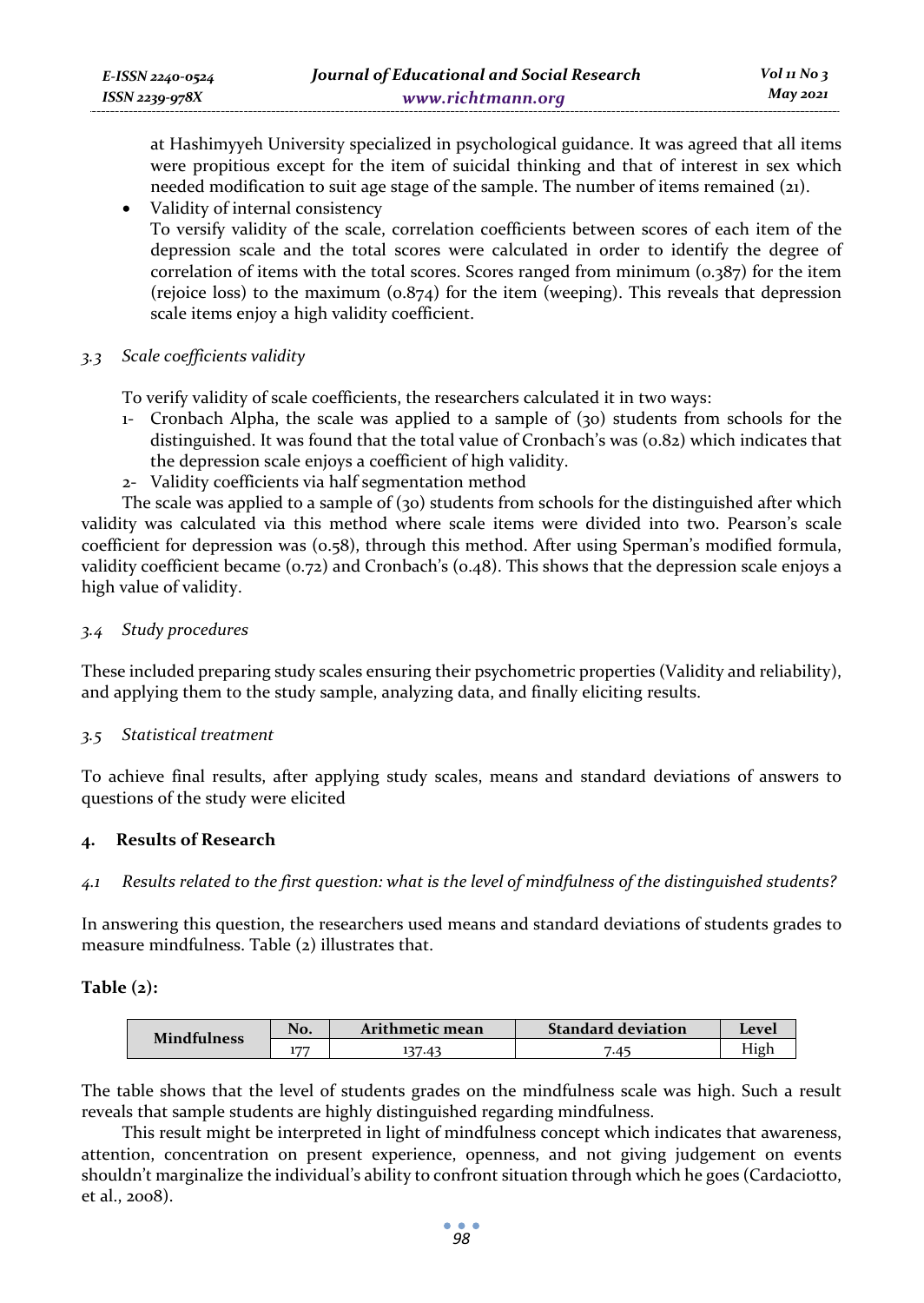| E-ISSN 2240-0524 | Journal of Educational and Social Research | Vol 11 No $\frac{1}{3}$ |
|------------------|--------------------------------------------|-------------------------|
| ISSN 2239-978X   | www.richtmann.org                          | May 2021                |

This is what the individual achieves through mindfulness. (Albrecht & Cohen, 2012) pointed out that the purpose of mindfulness is to help the individual to perceive reality in a better and clearer way. It also helps students to understand themselves and upgrade their academic level. Studies like those of (palmer, et al., 2016; Bamber & kraenzie- Schneider, 2012), ascertain that the distinguished students enjoy mindfulness for which they were singled out to study in schools for the distinguished. Such a result agrees with that of (Weinstein, Brown & Rayan, 2009) which indicated that mindfulness was affected by Chronological age.

Because the population of the study comprises distinguished adolescents, it is natural that their mindfulness will be high. This finding agrees with the study of (Alezi & Alsharmasy, 2013) which unveiled that mindfulness in science specialization students was higher than that in students of other specializations.

*4.2 Results related to the second question: What is the level of psychological resilience of the distinguished students?* 

In answering this question, the researchers used arithmetic means and standard deviations to measure students' grades in accordance with psychological resilience scale. Table (3) illustrates that:

**Table (3):** Arithmetic means and standard deviations for students' grades in accordance with psychological resilience scale

| Psychological    | No. | Arithmetic mean | <b>Standard deviation</b> | l evel. |
|------------------|-----|-----------------|---------------------------|---------|
| resilience scale | 177 | 100.52          | 0.31                      | High    |

The previous table shows that the level of students' grades on the scale was high. The results reveal that students of the sample enjoy a high degree of psychological resilience. (Hasan, 2016) pointed out that this resilience can be an indicator of academic perseverance, a property of students specialized in science, which distinguished them from those of literature majors. Such a result was ascertained by a study conducted by (Allen, Mckenna & Dominey, 2014).

*4.3 Results related to the third question: What is the level of depression of the distinguished students?* 

In answering this question, the researchers used arithmetic means and standard deviations to measure students' grades in accordance with depression scale as illustrated in table  $(4)$ .

**Table (4):** Arithmetic means and standard deviations for students' grades in accordance with depression scale

| Depression scale | No. | Arithmetic mean | <b>Standard deviation</b> | Level  |
|------------------|-----|-----------------|---------------------------|--------|
|                  | ——  | 38.62           | $\mathbf{z}$              | Medium |

The previous table shows that the level of depression of students' in accordance with the depression scale used, was medium. This might be interpreted through the properties the distinguished enjoy among which is idealism which pushes them to exaggerate in their self-esteem, excessive self-criticism, and frustration which created in them a feeling of depression. Such students don't sometimes live to their expectations, but exert their effort to please others to avoid losing their love. (Webb, 1994). The inner motive of the distinguished urges them to achieve the highest which might relapse in the absence of suitable conditions and that hampers their social and psychological adaptability (Silverman, 1993). This outcome agrees with results of several studies as those conducted by (Mihailesc, et al., 2016) and that of (Mahnaz, et al., 2019) which revealed a negative relation with statistical significance between anxiety and depression on one side and academic achievement on the other.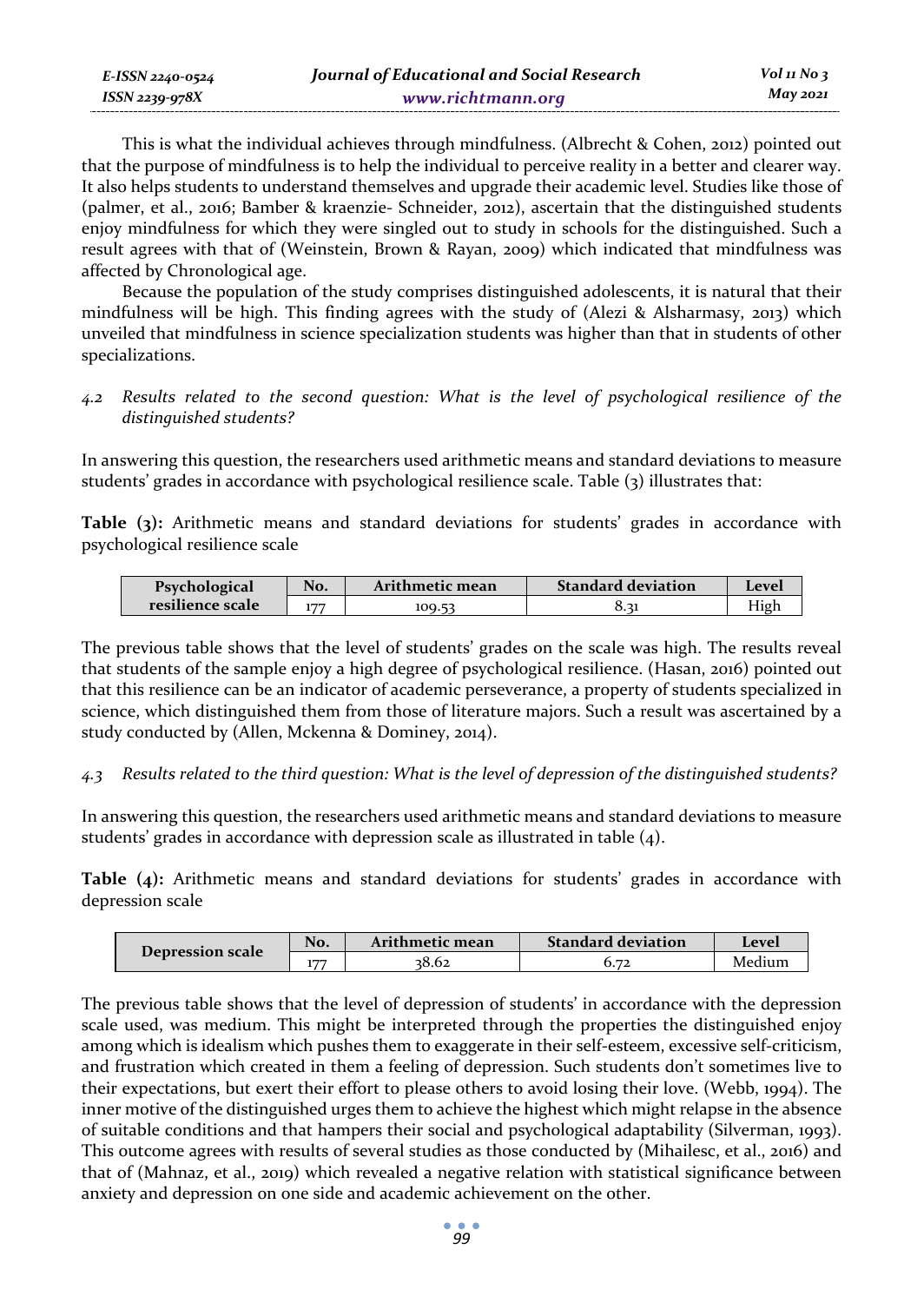*4.4 Results related to the fourth question: what is the relation between mindfulness psychological resilience, and depression of the distinguished students?* 

In answering this question, the researchers used Pearson's correlation coefficient as presented in table  $(5).$ 

**Table (5):** values of Pearson's correlation coefficients for students' grades on scales of mindfulness, psychological resilience, and depression

|                          | <b>Mindfulness</b> | Psychological resilience | <b>Depression</b>        |
|--------------------------|--------------------|--------------------------|--------------------------|
| <b>Mindfulness</b>       |                    | $**$ 0.753               | $** -5.321$              |
| Psychological resilience |                    |                          | $** - 5.034$             |
| <b>Depression</b>        |                    |                          | $\overline{\phantom{0}}$ |

\*\* Function level 0.51

*E-ISSN 2240-0524 ISSN 2239-978X*

The previous table reveals a positive correlation with statistical function at the level (0.01) between mindfulness and psychological resilience, while there is a negative correlation with statistical function at the level (0.01) between mindfulness and depression.

The positive correlation might be because resilience reflects the individuals enjoying a good psychological health which requires mindfulness that enables them to understand themselves and consolidate their behavioral adaptability and endows them with positive properties. In addition, it is considered a property which provides the individual with psychological health and life quality. Thus, individuals who enjoy psychological resilience are characterized by tolerance, induction, and cognition of life goals which all relate to mindfulness.

Many studies like those of (Latzman & Masuda, 2014; and Pidgeon & Keye, 2013) assured the existence of a positive relation between adaptability and mindfulness, and a positive relation between resilience, mindfulness and happiness in university students.

The result that revealed a negative correlation statistically functional at the level (0.01) between mindfulness and depression and a negative one, but statistically functional at the level (0.01) between psychological resilience and depression, can be perceived as a result of individuals enjoying mindfulness and psychological resilience.

This is one of the benefits of the two properties in which such type of individuals are able to manage the surrounding environment and to positively act with pressures and situations they encounter. The properties also reinforce good feeling about life and improve awareness which facilitate openness to experiences.

Langer (200) pointed out that mindfulness interrelates with psychological stability and happiness. This contradicts with the situation in which depression sufferers live. The result of the study that showed a high level of mindfulness and a medium level of depression, despite the negative relation between them, can be ascribed to the high level of mindfulness which reduced depression levels. Had it not been for the existence of high level of mindfulness, depression level could have been higher. Thus, mindfulness acted as a protective variable in compelling situations to which students in school environment were exposed.

With regard to the negative relation between psychological resilience and depression, it can be attributed to the resilience being one of the major constituents of the positive personality enjoying psychological health. This is what the studies of Shuweil & Naser (2012) referred to. Such results also agree with the study of (Masuda & Tully, 2012) which indicated that mindfulness and psychological resilience negatively correlate with anxiety and depression. They also agree with the studies of (Kapikiran & Acun, 2016 and Aslan, 2016).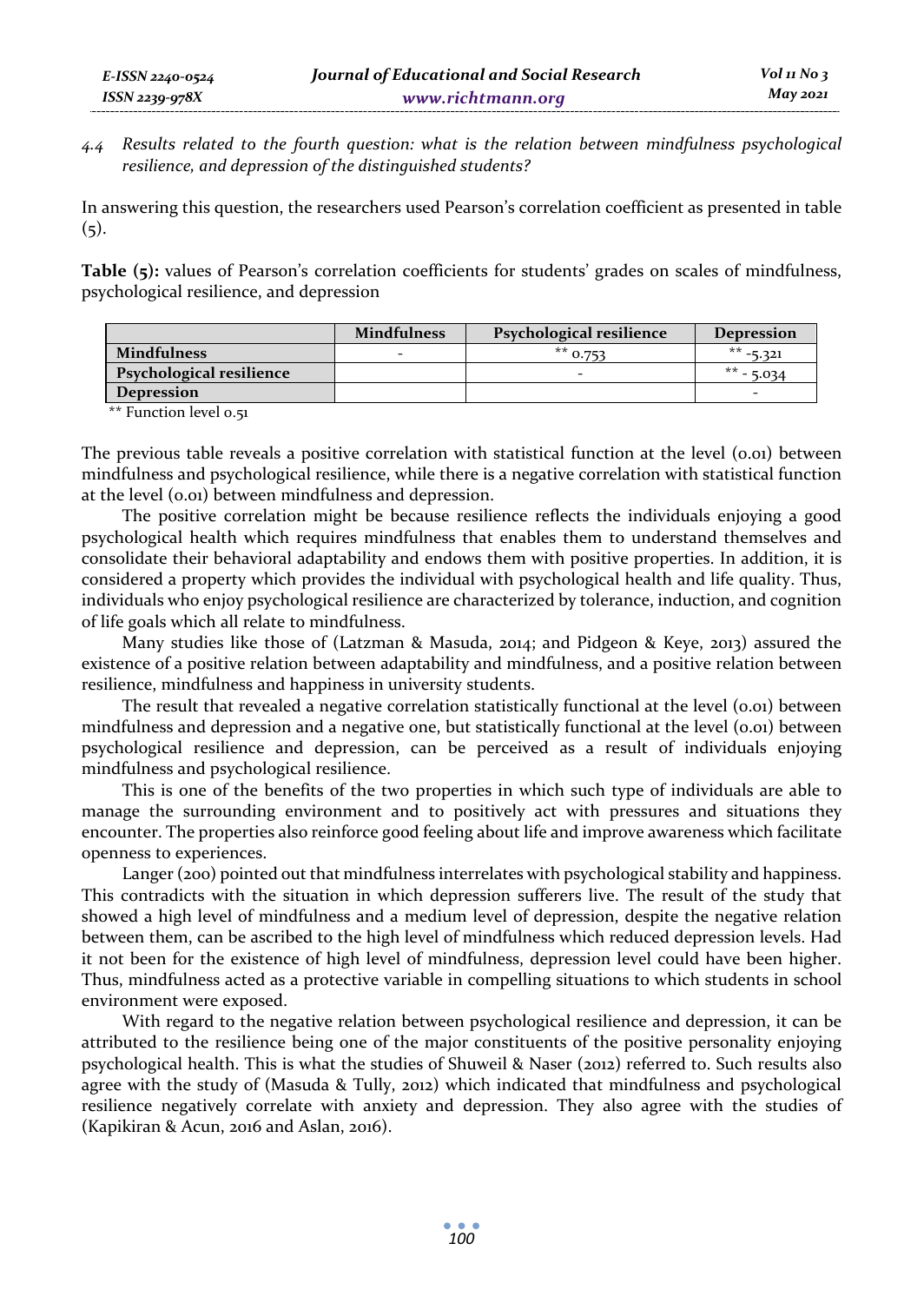#### **5. Conclusion**

Findings of the study unveiled the significance of mind fulness for the distinguished students for it opened their minds experience, not to prejudge events, and to ably face situations with capability - The findings also revealed that psychological resilience was related to the degree of achievement by which the distinguished students are characterized. In addition, they unveiled that securing a high level of psychological resilience contributed to increasing academic achievement. They also revealed that the distinguished suffer from medium level of depression resulting from psychological pressure under which they live as represented by extra care for success and lack for family and school environments which contribute to mitigating such pressures.

#### **References**

- Abdula Khaleq, Ahmed & Radwan, Samir. (1999). A preliminary codification of Arabic list of depression in Syrian samples. Kuwait University: Journal of Education, (35), 14, 29-53.
- Abu Jreis, Fadia. (1994). Differences in problems and guidance needs between the distinguished and nondistinguished students. (Unpublished Master Thesis), Amman: Jordan University.
- Al-Ahmadi, Mohammed. (2005). Problems of gifted students in Saudi Arabia and its relation to a number of variables. Arab science conference for the protection of the gifted and the outstanding, organized by king Abdul Aziz Foundation for Sponsoring the gifted, 16-18 July, Amman, Jordan.
- Al-Asemi, Riyad. (2015). Mindfulness a mediation between resilience, depression, and psychological pressures for university students. Damascus university: college of Education, Department of psychological Guidance.
- Al-Huweyyan, Ola & Dawood, Naseemeh. (2010). The efficacy of a guidance program based on therapy via playing in improving social skills and psychological resilience of somatically abused children. Amman: Dirasat Journal, Education Department, (42), 2, 405-421.
- Aron, Beck & Robert, Steir. (1996). Instructions directory of Beck's depression list. Arabized by Ahmed Abdul Hkaleq. Alexandria: Dar Al- Maerefa, Egypt.
- Al-Qureit, Abdul Muttabeh. (1989). The mentally distinguished: Their problems with family and school ambiences and the role of psychological services in sponsoring them. Riyad, Saudi Arabia: Arab Education Bureau of Gulf States, 3, (28), 29-85.
- Aseeri, Ahmed. (2005). Psychological pressures on the gifted and the role of psychological guidance in facing them. regional scientific conference for giftedness, 2-6/8/1437 A.H, king Abdul Aziz Foundation for sponsoring the gifted, Jeddah.
- Albrecht, N. J., Albrecht, P. M., & Cohen, M. (2012). Mindfully teaching in the classroom: A literature review. Australian Journal of Teacher Education, 37(12), 12. 1-15.
- Alezi, A. & Alshamsy, A. (2013). Mindfulness among the students of the university. Al-Ustath Journal. 205 (2).343- 366.
- Allan, J. Mckenna, J. & Dominey, S. (2014). Degrees of resilience: Profiling psychological resilience and prospective academic achievement in university inductees. British Journal of Guidance and Counselling, 42(1), pp: 9-25.
- American Psychological Association, (2014). The road to resilience. Washington, DC: Author.
- Arslan, G. (2016). Relationship between Childhood Psychological Maltreatment, Resilience, Depression, and Negative Self-concept. Yeni Symposium 53(4) 3-10.
- Baer, R., Smith G., & Allen K. (2004). Assessment of mindfulness by self-reports: the Kentucky inventory of mindfulness skills. Assessment, 11,191-206.
- Beck, A. (1967). Depression: clinical, experimental and theoretical aspects. London: Staples Express.
- Beck, A. (1997). Cognitive therapies: Essential papers in psycho-analysis. New York, NY: university Press.
- Bernay, R. (2009). Using mindfulness to slow down in order to speed up progress for children with special needs. Double Blind Peer Reviewed Proceedings of the Making Inclusive Education, Sept. 28-30, Wellington.
- Bishop, S. R., Lau, M., & Shapiro, S. (2004). Mindfulness: A proposed operational definition. Journal of Clinical Psychology, 11, 230-241.
- Browen, P. (2011). Teaching mindfulness to individuals with schizophrenia. (Unpublished Doctoral Dissertation), the University of Montana, Missoula, MT.
- Buser, T; Buser, J, Peterson, C & Seraydarian, D (2012). Influence of mindfulness practice on counseling skills development. Journal of Counselor Preparation and Supervision, 4 (1). 20-39.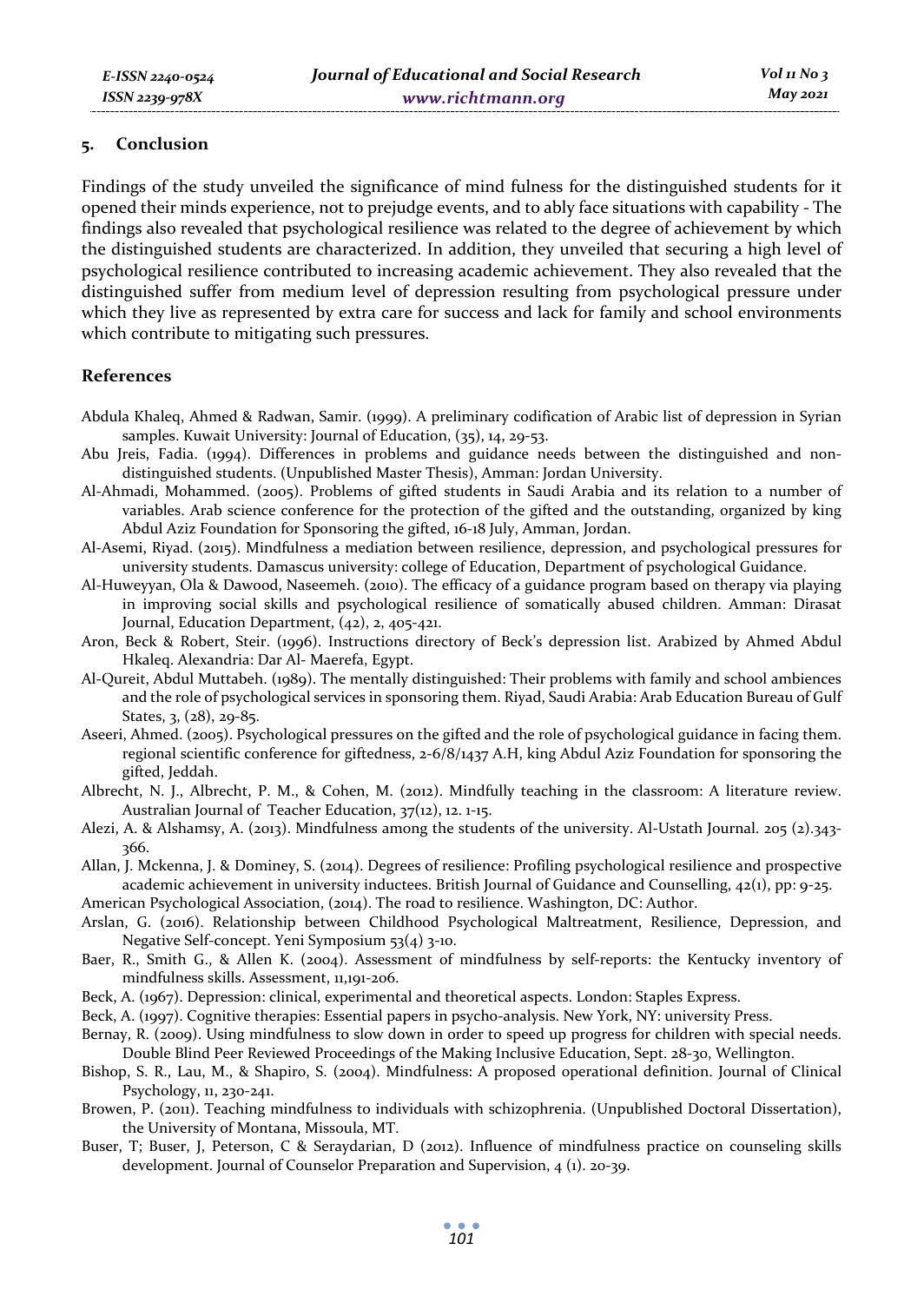- Cardaciotto, L., Herbert, J.D., Forman, E. M., & Farrow, W. (2008). The assessment of present-moment awareness and acceptance. The Philadelphia mindfulness scale. Assessment, 15,204-223.
- Cash, M. & Whittingham, K. (2010). What facets of mindfulness contribute to psychological well-being and depressive, anxious, and stress-related symptomatology? Mindfulness, 1,177-182.
- Connor, K. M. & Davidson, J. R. T. (2003). Development of a new resilience scale the Connor-Davidson Resilience Scale (CD-RISC). Depression & Anxiety.18 (2).76-82.
- Davis, D. M., & Hayes, J. A. (2011). What are the benefits of mindfulness? Psychotherapy, 48(2), 198-208.
- Dow, M. M. (2009). Mindfulness in the experience of the therapist: A constructivist grounded theory study of psychotherapists integrating mindfulness into psychotherapy (Unpublished doctoral dissertation). The University of the Rockies.
- Freeman, D. (2001). The contribution of faith and ego strength to the prediction of GPA among high school students. Based Complementary and Alternative Medicine 17 (1): 66-7.
- Hasan, Amani Abdul Tawab. (2018). Predictive ability and the level of ambition through academic perseverance of secondary stage of female students. Assyut university, 34 (6), 338-388.
- Kabat-Zinn, J (2011). Mindfulness IN Plain English. Wisdom Publications. Boston, United States of America.
- Kabat-Zinn, J (2015). Mindfulness. Mindfulness, 6 (6), 1481-1483.
- Kapikiran, S. & Acun Kapikiran, A. (2016). Optimism and psychological resilience in relation to depressive symptoms in university students: Examining the Mediating Role of Self-Esteem. Educational Sciences: Theory & Practice.16 (6) 2087–2110.
- Langer, E. (2000). Mindful Learning. Current Directions in Psychological Science. Journal of the American Psychological Society, 9 (6), 220-223.
- Langer, E.& Moldoveanu, M. (2000). The construct of mindfulness. Journal of Social Issues. 56 (1)1-9.
- Latzman, R. & Masuda, A. (2014). Examining mindfulness and psychological inflexibility within the framework of big five personality. Personality and Individual Differences 55: 129-135
- Lau, M. Bishop, et al., (2006). The Toronto Mindfulness Scale: Development and Validation. Journal of Clinical Psychology, vol. 62(12), 1445- 1467.
- Mahmood, K., & Abdul Ghaffar (2014). The relationship between resilience, psychological distress and subjective well- being among dengue fever survivors. Global Journal of Human-Social Science: Arts & Humanities – Psychology, 14, (10). 12- 20.
- Mahnaz, F., et al., (2019). The relationship between gender, age, anxiety, depression, and academic achievement among teenagers. Journal of Family Medicine and Primary Care. 8 (3) 799-804.
- Masuda, A. & Tully, E. (2012). The role of mindfulness and psychological resilience in somatization, depression, anxiety, and general psychological distress in a nonclinical college sample. Journal of Evidence. Based Integrative Medicine.17 (1). 66-71.
- Mihailescu, A., et al., (2016). The impact of anxiety and depression on academic performance in undergraduate medical students. Article in European Psychiatry. March 2016
- Miller, Jennifer L, (2011). Teaching mindfulness to individuals with schizophrenia. Graduate Student Theses, Dissertations, & Professional. University of Montana.
- Ng, R., Ang, R., & Ho, M. (2012). Coping with anxiety, depression, anger and aggression: The meditational role of resilience in adolescents. Child & Youth Care Forum, 41(6), 529-546.
- Pidgeon, A. & Keye, M. (2013). An investigation of the relationship between resilience, mindfulness, and academic self-efficacy. Open Journal of Social Sciences vol.1(6):1-4.
- Qamar, Esam. (2005). Gifted students and their needs for psychological counseling between reality and mechanism of development. National Research Center for Education Development, Egypt.
- Ramler, T. R., et. al., (2016). Mindfulness and the college transition: the efficacy of an adapted mindfulness-based stress reduction intervention in fostering adjustment among first-year students. Mindfulness, 7 (1), 179-188.
- Rudzrnskil, K. Peggy, M. Garner, R f strikels, C. (2017). It's their room for resilience? A scoping review and critique of substance use literature and its utilization of the concept of resilience: substance Abus. Treatment, prevention and Policy, 12, (4). DOI. 1186/s13011-017-0125.
- Rutter, P. A., Freedenthal, S., & Osman, A. (2008). Assessing protection from suicidal risk: Psychometric properties of the suicide resilience inventory. Death Studies, 32, 142–153.
- Schuler, P. A. (2000). Perfectionism and gifted children and adolescents. Journal of Secondary Gifted Education ,11(4), 183-197.
- Shapiro, S. Carlson, L., Astin, J. & Freedman, B. (2006). Mechanisms of mindfulness. Journal of Clinical Psychology.62, (3). 373-386.
- Silverman, L. K. (1993). Counseling the gifted and talented, love. Publishing company, Denvar.